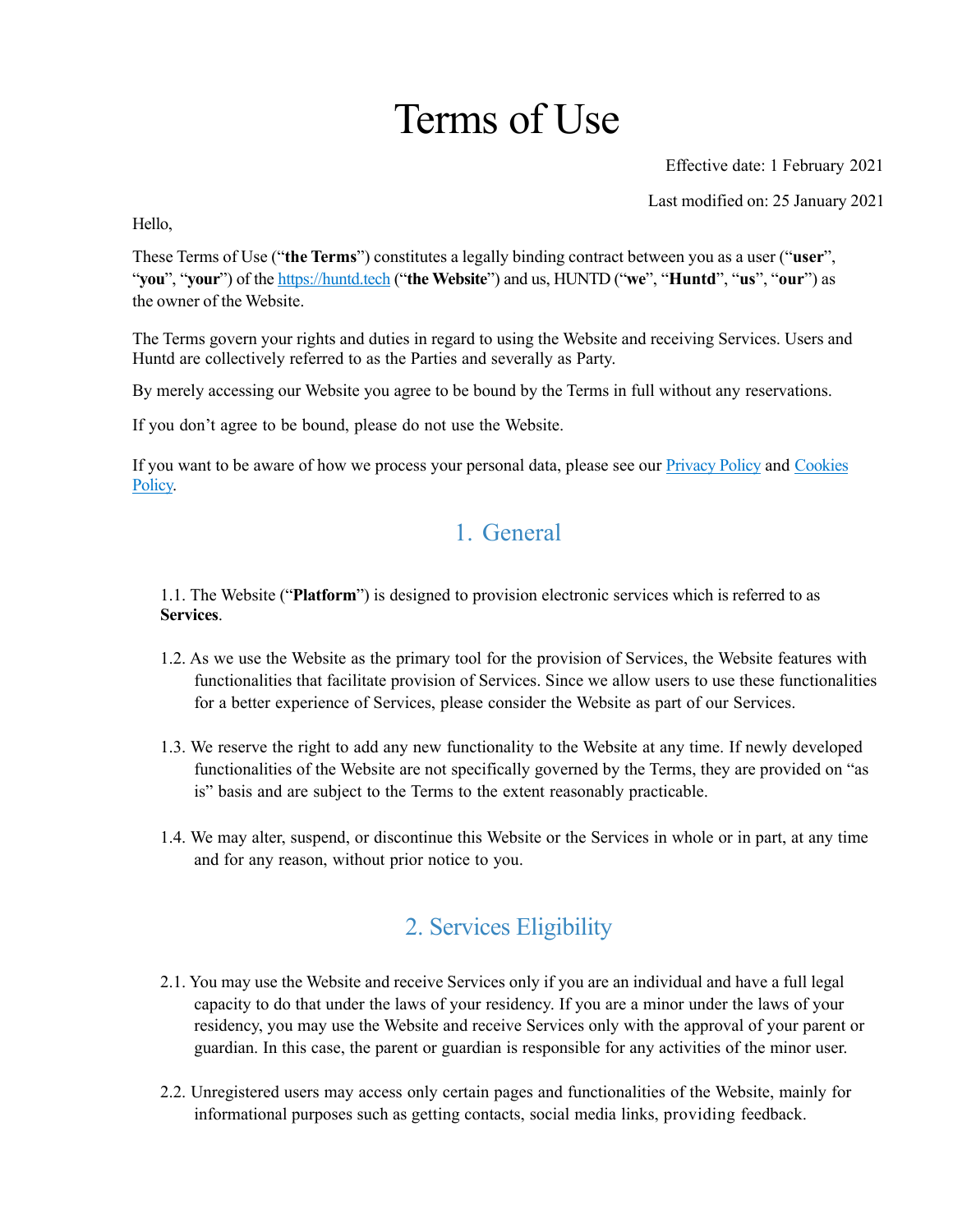#### 3. Registration

- 3.1. The created user account will be used only by you.
- 3.2. You are free to choose for submitting further personal information to your user account.
- 3.3. By registering on the Website you represent and warrant that you:
	- 3.3.1.will receive Services in accordance with the Terms and will not use the Services in any illegal way.
	- 3.3.2.provided valid and accurate personal information and keep it up-to-date at all times;
	- 3.3.3.will not perform acts aimed at breaching of the normal functioning of the Website, both by means of software and through your direct acts within the Website, or performing any other illegal acts;
	- 3.3.4.are responsible for protecting your account from unauthorized use;
	- 3.3.5.are solely responsible for granting access to your account to any third parties and the consequences thereof;
	- 3.3.6.will not create more than two accounts on the same person;
	- 3.3.7.will not violate our intellectual property rights;
	- 3.3.8.will not violate the rights of other users.
- 3.4. We do not allow registered users to grant access to their account to any person. In the event of granting such access, we may terminate your account and cease provision of Services. You will not be entitled to create a new account to access the Website if your prior account has been terminated by Huntd.
- 3.5. You agree to notify us immediately if you believe or have reasonable grounds to believe that your user account has been or may be used without your permission. In case of non-notification, you as the legal holder of the Account are responsible for all actions taken on behalf of your user account unless such non-notification was due to your unawareness or inability.
- 3.6. We at our sole discretion reserve the right to refuse to provide Services anytime. You agree not to claim our decision on such refusal.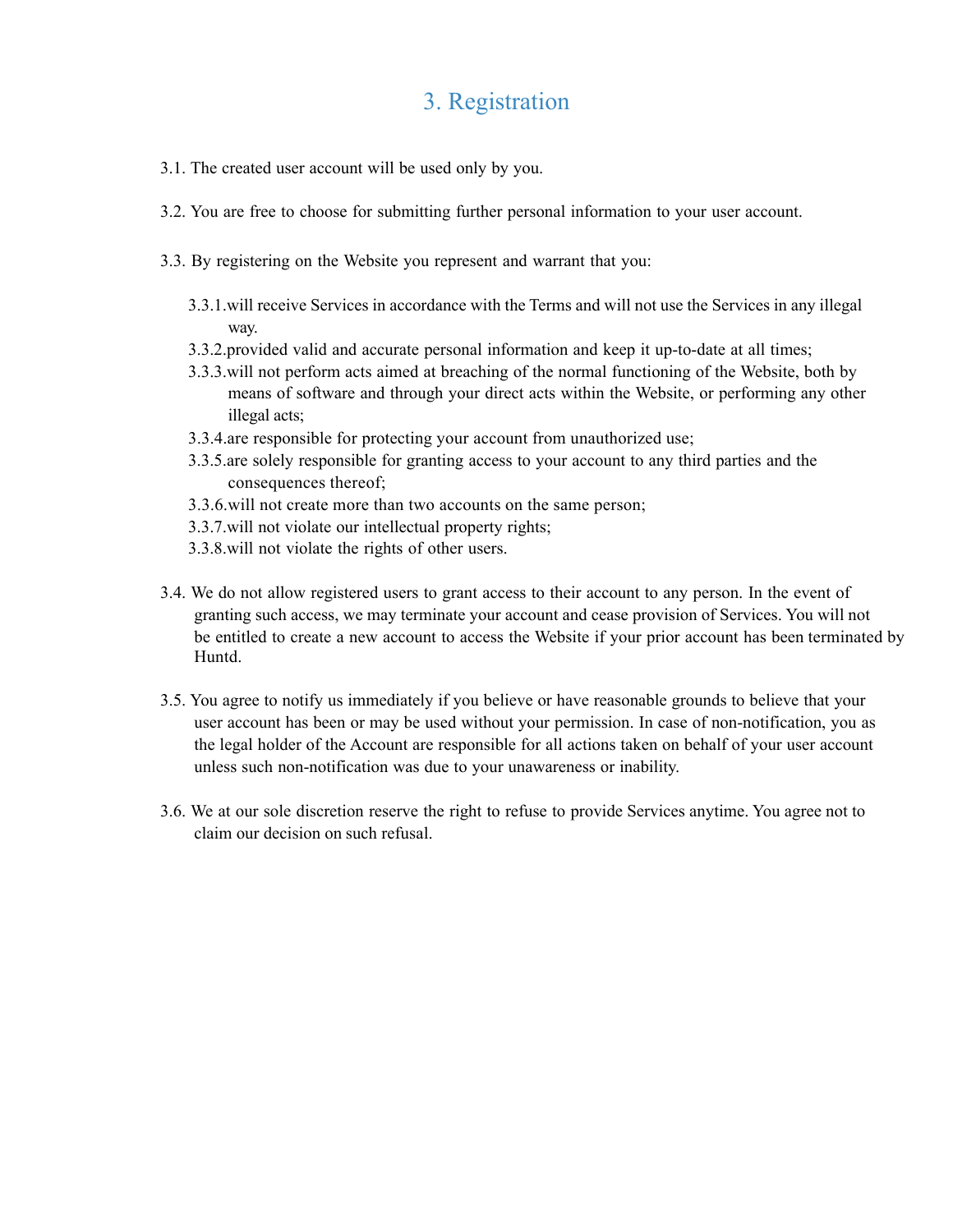#### 4. Fees

- 4.1. Services provided my Huntd are free for candidates.
- 4.2. A fee for using services provided my Huntd for recruiters are a subject to discuss between Huntd and concrete recruiter.
- 4.3. Payments may be made in USD or EUR.
- 4.4. Considering the nature of the services under the Terms and the Agreement, the refunds are available only in case of overpayment. If you make an overpayment of the Fee, the amount of the overpayment shall be refunded at your request.
- 4.5. The amount of the overpayment may be counted against the next month's Fee amount. In such case the next month's Fee amount may be reduced by the amount of the overpayment on your consent.
- 4.6. If you want to make a refund of the overpayment or if you want to set off the overpayment as payment for the next month, you have contact us at  $\inf_{\Omega}(\partial \Omega)$  huntd.tech.
- 4.7. The request shall be sent from the email address that you specified during registration. The request from any other email addresses will not be considered by us unless the relevant documents for the confirmation of your identity are provided.
- 4.8. The decision on the refund of the overpayment or reduction of the amount of next month's Fee by the amount of the overpayment shall be made at our own discretion. The request for refund may be rejected in case we identify there was no overpayment pursuant to the Agreement.

## 5. Communication

- 5.1. Unless you otherwise indicate in writing, we will communicate with you by email, regular mail, by posting publicly available content or via chat. You consent to receive communications from us electronically and you agree that these electronic communications satisfy any legal requirement that such communications be in writing. You will be considered to have received a communication when we send it to the chat with your user account or email address you have provided us, or when we post content on the Website. You must keep your email address updated on the Website, and you must regularly check the Website for postings. If you fail to respond to an email message or chat message from Huntd regarding violation, dispute or complaint within 2 (two) business days, we will have the right to terminate or suspend your use of Services.
- 5.2. To stop receiving specific communications from Huntd, please submit a notification to us or make corresponding adjustments on your account settings in order to change the types and frequency of such communications.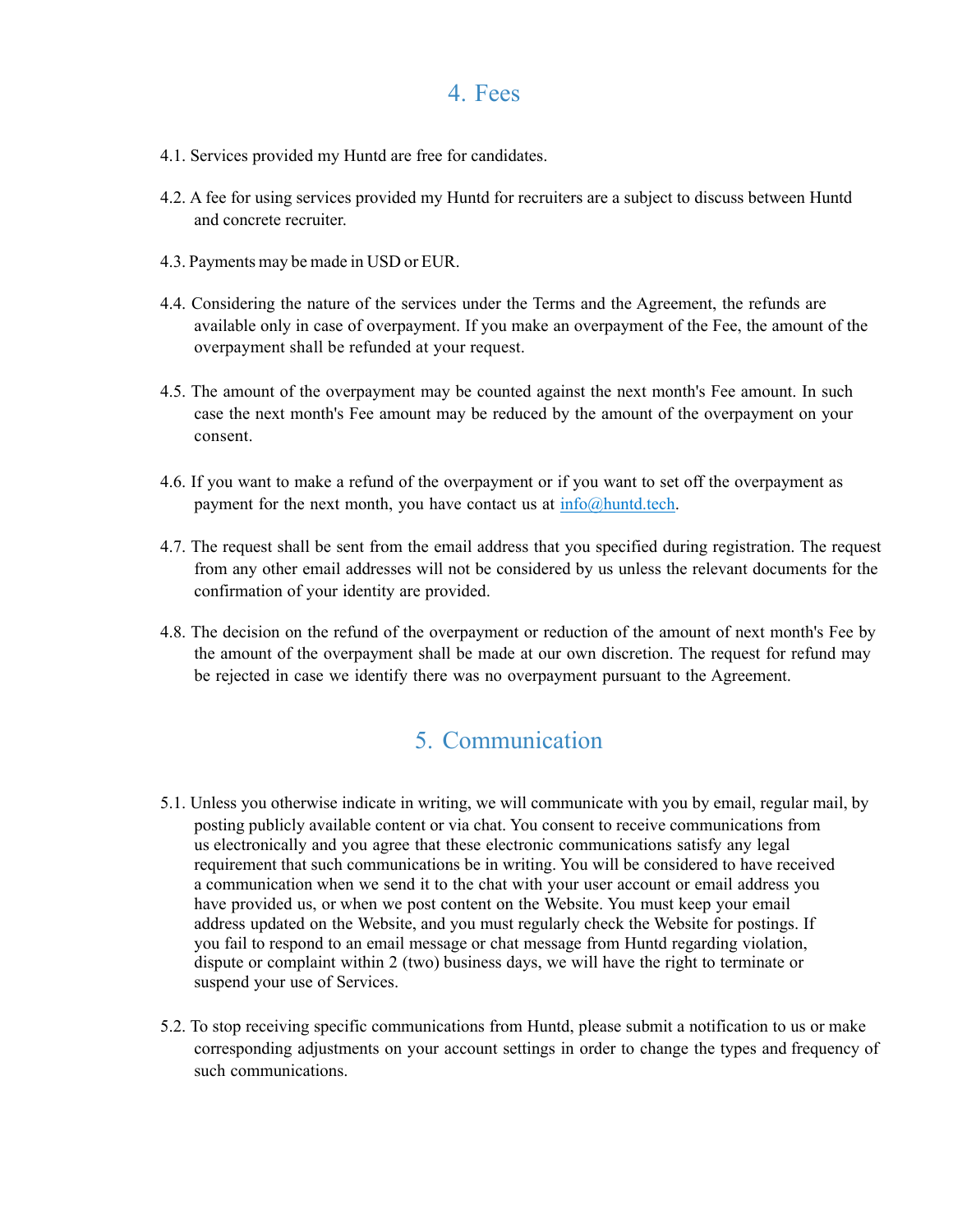#### 6. Disclaimers

- 6.1. You acknowledge that the Website, Services, and any information on or accessible from the Website are provided on "as is" basis and their use are entirely at your own risk. You agree that Huntd is not liable for any loss or damage in relation to use of the Website or reception of **Services**
- 6.2. We do not guarantee candidate's satisfaction of employment or contracting in general as well as we may not guarantee a certain amount of your income or any other specific terms of your employment or services agreement.
- 6.3. We are not an employment service and we do not serve as an employer of any user unless separately subject to a signed, written employment contract. In all cases of use of the Website or receiving Services, users are acting as independent contractors and any Party is not in employee, agent, franchisee or partner of the opposite Party. Accordingly, you will be solely responsible for all costs incurred by you during use of the Website or receiving Services. You shall not hold yourself out as having authority to make contracts or promises on behalf of Huntd.
- 6.4. We are not responsible for any loss or damage caused by, or expenses incurred by you as a result of your failure to protect your user account from any unauthorized access or use.

# 7. Applicable Law and Dispute Resolution

- 7.1. Provisions of this section apply to the relations between users and us in regard to use of the Website and Services.
- 7.2. With respect to all legal disputes under the Terms and interpretation of the Terms the Parties shall be governed by Cyprus laws.
- 7.3. Any dispute between you and us arising out of the usage of the Website or Services, the formation, performance, interpretation, nullification, termination or invalidation of the Terms, or arising therefrom or related thereto in any manner whatsoever, shall be settled by courts located in Cyprus competent to resolve the dispute according to Cyprus laws.
- 7.4. Before bringing a claim against us, you agree to try to resolve the dispute by negotiation. Following this, please send us an email with your arguments. We will try to resolve the dispute informally by answering your email. If a dispute is not resolved within 15 days after submission, you or we may bring formal proceedings.